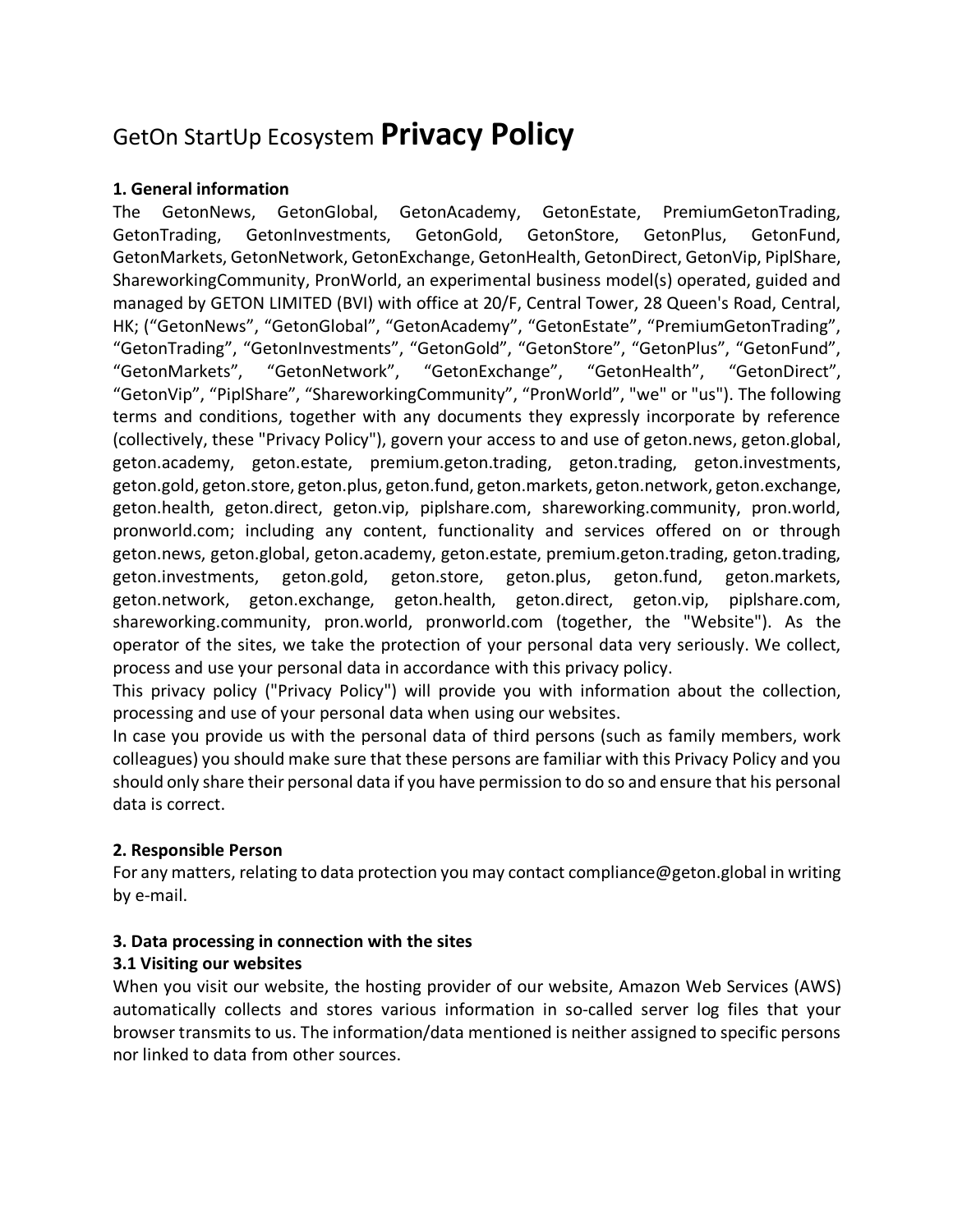The collection and processing of this technical data is for the purpose of enabling the use of our website, continuously ensuring system security and stability, optimizing our website, and for internal statistical purposes.

Furthermore, the IP addresses will be evaluated, together with other data, in case of attacks on the network infrastructure or other unauthorized use or misuse of the website, for the purpose of intelligence and protection, and if appropriate, used in criminal proceedings for identification and civil and criminal proceedings against the relevant users.

# **3.2 Use of Websites Cookies**

The websites use cookies. Cookies are text files that are stored in a computer system via an Internet browser. More detailed information on cookies and how they work can be found at: http://www.allaboutcookies.org.

Many Internet sites and servers uses cookies. Many cookies contain a so-called cookie ID. A cookie ID is a unique identifier of the cookie. It consists of a character string through which Internet pages and servers can be assigned to the specific Internet browser in which the cookie was stored. This allows visited Internet sites and servers to differentiate the individual browser of the data subject from other Internet browsers that contain other cookies. A specific Internet browser can be recognized and identified using the unique cookie ID.

Through the use of cookies, the Websites can provide the users of this website with more userfriendly services that would not be possible without the cookie setting.

Cookies allow us, as previously mentioned, to recognize our websites users. The purpose of this recognition is to make it easier for users to utilize our websites. The websites user that uses cookies, e.g. does not have to enter access data each time the websites is accessed, because this is taken over by the website, and the cookie is thus stored on the user's computer system.

You may, at any time, prevent the setting of cookies through our websites by means of a corresponding setting of the Internet browser used, and may thus permanently deny the setting of cookies. Furthermore, previously set cookies may be deleted at any time via an Internet browser or other software programs. This is possible in all popular Internet browsers. If the data subject deactivates the setting of cookies in the Internet browser used, it may not be possible to use all the functions of our websites.

For detailed information on the cookies we use and the purposes for which we use them, see our Cookie Policy.

# **3.3 Google Analytics**

These websites also use Google Analytics, a web analysis service provided by Google Inc. ("Google"). Google Inc. is an enterprise of the holding company Alphabet Inc., domiciled in the USA. The information generated by the cookie about your use of the websites (including your IP address) will be transmitted to and stored by Google on servers in the United States. Google will use this information for the purpose of evaluating your use of the website, compiling reports on websites activity and providing other services relating to websites activity and internet usage. Google may also transfer this information to third parties if this is required by law or if third parties process this data on behalf of Google.

Generally, before the data is transmitted to the provider, the IP address will be abbreviated by activating IP anonymization (anonymizeIP) on this website, within the member states of the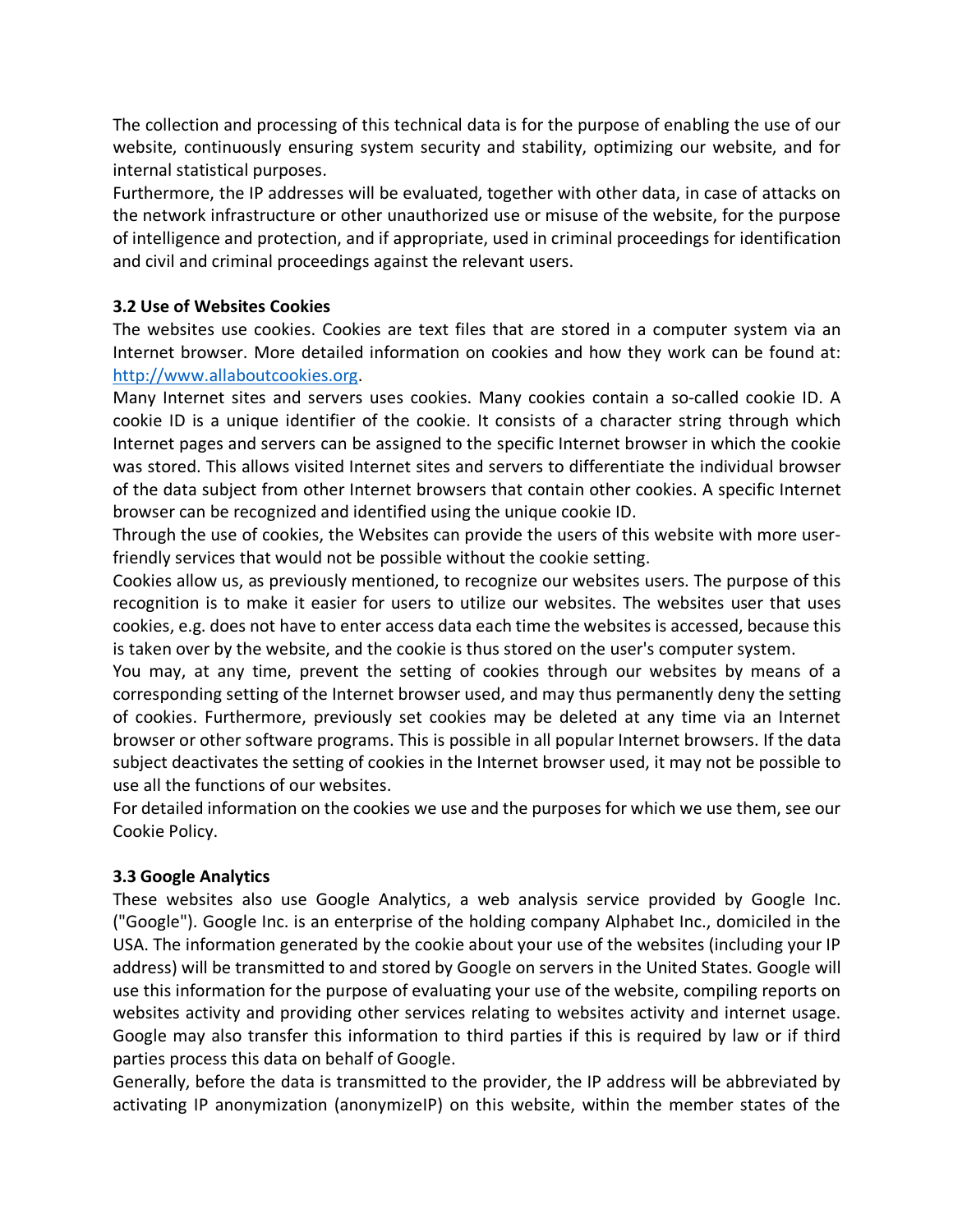European Union or in other contracting states of the agreement on the European Economic Area. Only in exceptional cases will the full IP address be sent to a Google server in the USA and abbreviated there. In these cases, we provide contractual guarantees to ensure that Google Inc. maintains a sufficient level of data protection. According to Google Inc., under no circumstances will the IP address be associated with any other user-related data. More information about the web analytics service used is available at the websites of Google Analytics: https://www.google.ch/policies/privacy/partners

In addition to the data listed in section 3.1, we may receive the following information of Google Analytics:

- Navigation path
- Length of stay on the website
- Returning or new user
- End device

We do not use the information and personal data collected by Google Analytics to identify individuals unless we become aware of specific indications of illegal use.

# **3.4 Opening an account for the Websites**

To access our webpages, you must set up an account and provide us with your Gx… wallet address, e-mail address and password.

The collected data, which you have voluntarily provided is used for the purpose of providing your password-protected access to your base data we have stored.

# **3.5 Contact possibility via the website**

You may contact us via our websites contact page, support page (https://support.geton.academy/knowledge-base/)or by e-mail to the following e-mail address: compliance@geton.global. For this, we require the following information: Name, Subject, E-Mail address, message.

We use this data, which you may give voluntarily, only in order to answer your contact question or to reply to your e-mail in the best possible manner.

# **3.5 Registration for our newsletter (if relevant)**

The registration for our newsletter requires registration. For this you must provide your name and e-mail address. By registering, you give us your consent to process the given data in order to periodically send the newsletter to the address you have given. This consent constitutes the legal basis for our processing of your e-mail address. All information gathered this way will never be passed on or sold to any third party.

At the end of each newsletter a link is provided by means of which you can unsubscribe at any time. After unsubscribing your personal data will be deleted.

# **3.6 Social Media and connected websites**

We can use plug-ins from social networks such as Blog, GitHub, YouTube, Reddit, Gitter, Twitter, StackExchange, Facebook, Etherscan, Coinmarketcap, crex24 and other cryptocurrencies providers on our websites. When you activate them (by clicking on them), the operators of the respective social networks may record that you are on our websites and may use this information.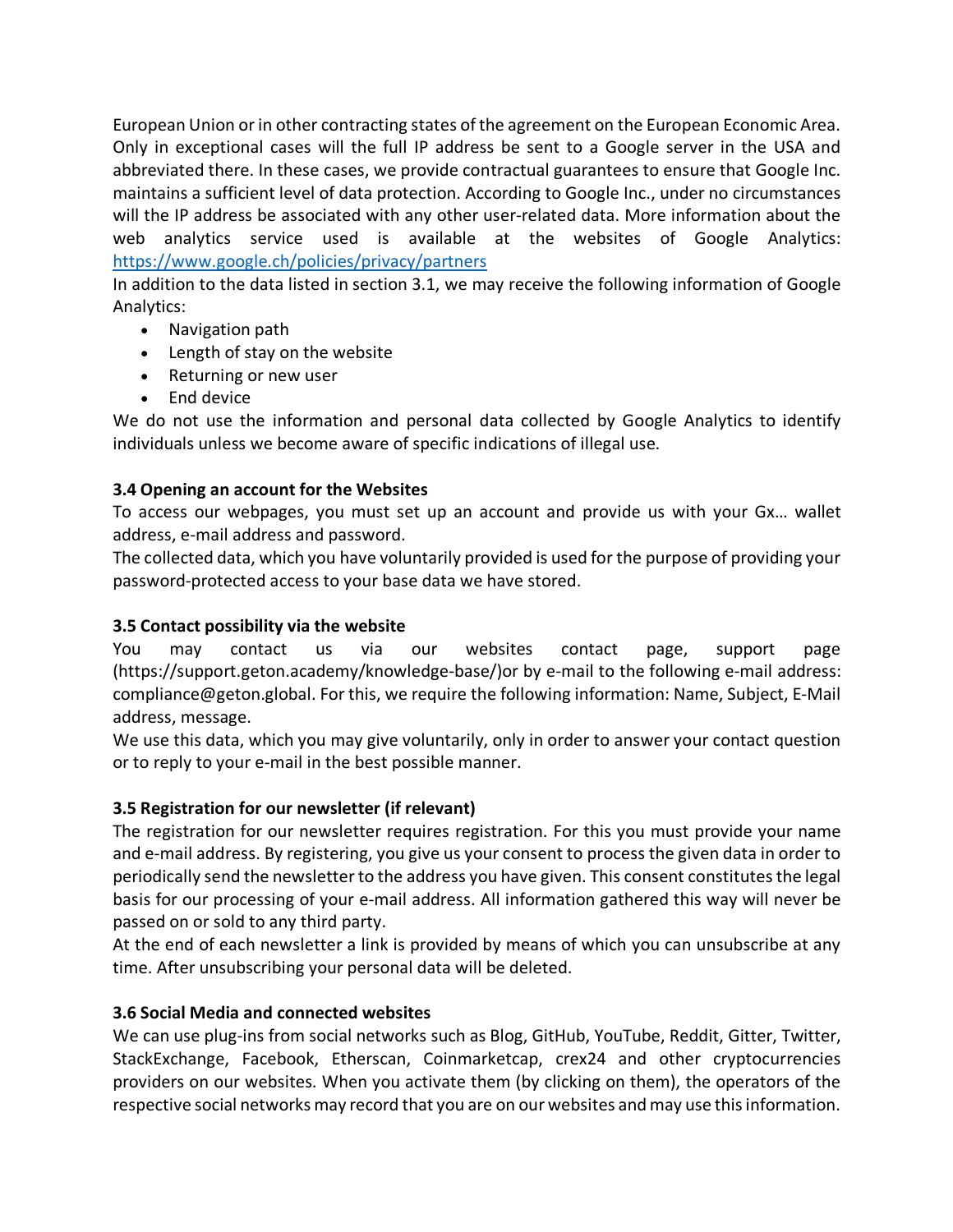This processing of your personal data lays in the responsibility of these individual social media platforms and occurs according to their privacy policy. Please check with these individual social media platforms regarding their privacy policies. GETON LIMITED is not responsible for data collected by these individual social media platforms. We only use these platforms to inform our community of updates and answer user questions.

# **3.7 Event Registration**

To register for any event organized by the Websites through our website, we may require the following registration data: First and last name, language, company affiliation, company title, credit card information, e-mail address.

We will use this information as well as other information you voluntarily provide (i.e. preferences, comments) only in order to execute the reservation agreement, unless otherwise stated in this Privacy policy or you have not specifically consented thereto.

We will process the data by name in order to record your reservation as you have requested, to contact you in case of a question or problem and to ensure correct payment.

# **4. Other parties who have access to information we collect**

With the exception of the provider of our website, we do not make your personal data available to third parties unless you have expressly consented to it, if we are legally obligated to, or if this is necessary to enforce our rights concerning a contractual relationship.

The websites service provider to whom the personal data collected via the websites is passed on or who has or can have access to it is Amazon Web Services Inc. The websites are hosted on servers in the US and other countries when appropriate. The transfer of data is for purpose of providing and maintaining the functionality of our websites.

If you pay by credit card through the website, we forward your credit card information to the credit card issuer and the credit card acquirer. If you choose to pay by credit card, you will be asked to provide all the necessary information.

# **5. International transfer of personal data**

We are entitled to transfer your personal data to third parties abroad for the purposes of the data processing described in this Privacy Policy. This concerns especially the following receiver(s):

- our websites service providers
- e-commerce provider such as payment solution providers to assist us in the processing of your online payments.

They are obliged to protect data privacy to the same extent as we ourselves.

# **6. Data security**

We use appropriate technical and organizational security measures to protect your stored personal data against manipulation, partial or complete loss, and unauthorized access by third parties. Our security measures are continuously being improved in line with technical developments.

Please note that any data transmission on the Internet (e.g. communication by e- mail) is generally not secure and we accept no liability for data transmitted to us via the Internet. Unfortunately, absolute protection is not technically possible.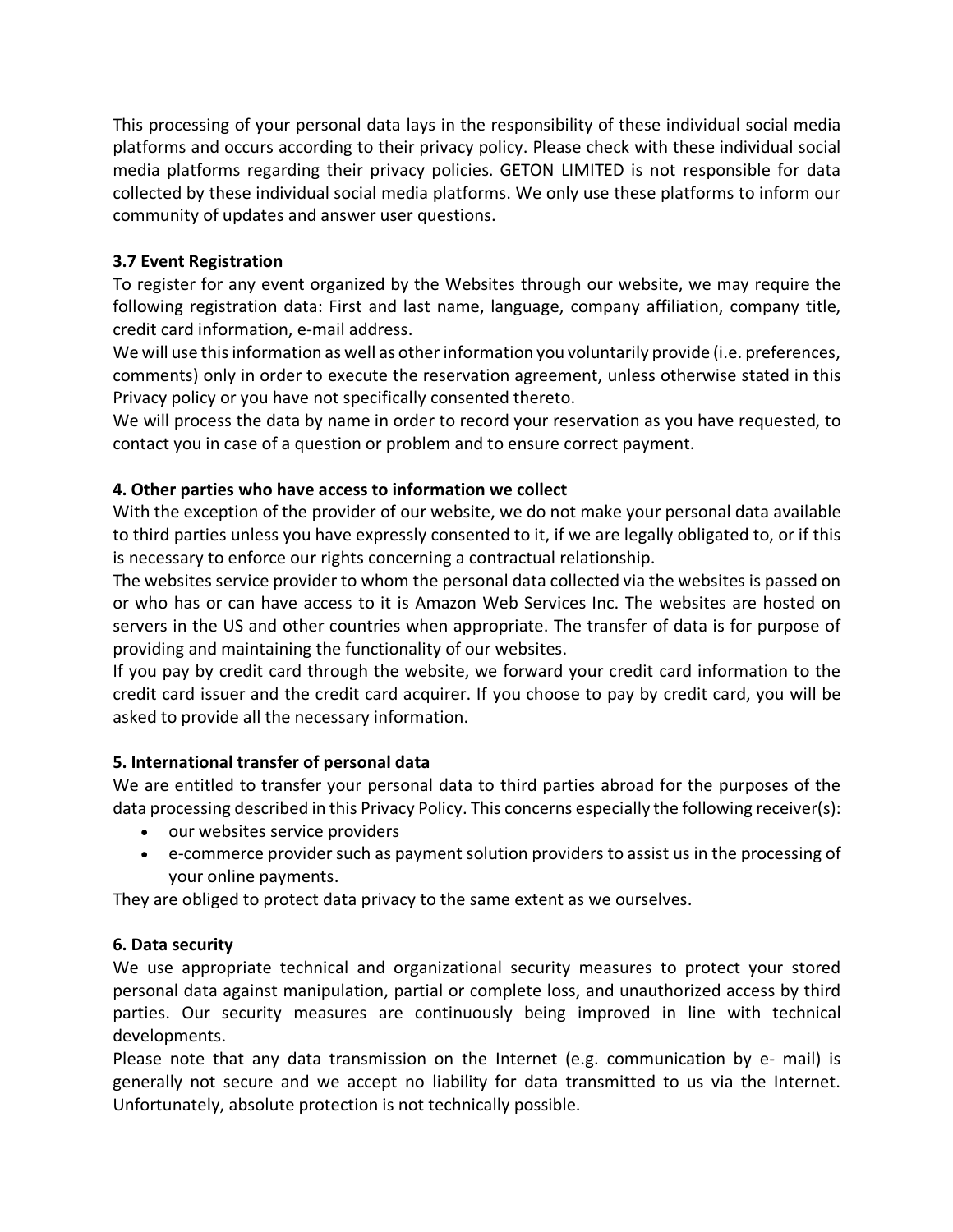This information does not apply to the websites of third parties and the corresponding links given on our websites. We assumes no responsibility and liability for these.

#### **7. Your Rights regarding your data**

#### **7.1 Right to confirmation**

You have the right to obtain confirmation from the Websites as to whether or not personal data concerning you is being processed. If you wish to avail yourself of this right of confirmation, you may, at any time, contact the responsible person as stated in section 1 of this Privacy Policy.

#### **7.2 Right to access**

You have the right to obtain from the Websites free information about your personal data stored at any time and a copy of this information. Furthermore, you will have access to the following information:

- the purposes of the processing;
- the categories of personal data concerned;
- the recipients or categories of recipients to whom the personal data have been or will be disclosed, in particular recipients in third countries or international organizations;
- where possible, the envisaged period for which the personal data will be stored, or, if not possible, the criteria used to determine that period;
- the existence of the right to request from the Foundation rectification or erasure of personal data, or restriction of processing of personal data concerning you, or to object to such processing;
- the existence of the right to lodge a complaint with a supervisory authority;
- where the personal data are not collected directly from you, any available information as to their source; and
- the existence of automated decision-making, including profiling at least in particular cases, meaningful information about the logic involved, as well as the significance and envisaged consequences of such processing for you.

If you wish to avail yourself of this right of access, you may at any time contact the responsible person as stated in section 1 of this Privacy Policy.

# **7.3 Right to rectification**

You have the right to obtain from the Websites, without undue delay, the rectification of inaccurate personal data concerning you. Considering the purposes of the processing, you shall have the right to have incomplete personal data completed, including by means of providing a supplementary statement. If you wish to exercise this right to rectification, you may, at any time, contact the responsible person as stated in section 1 of this Privacy Policy.

# **7.4 Right to erasure (right to be forgotten)**

You have the right to obtain from the Websites the erasure of personal data concerning you as soon as possible, and the Websites shall have the obligation to erase personal data without undue delay where one of the following grounds applies: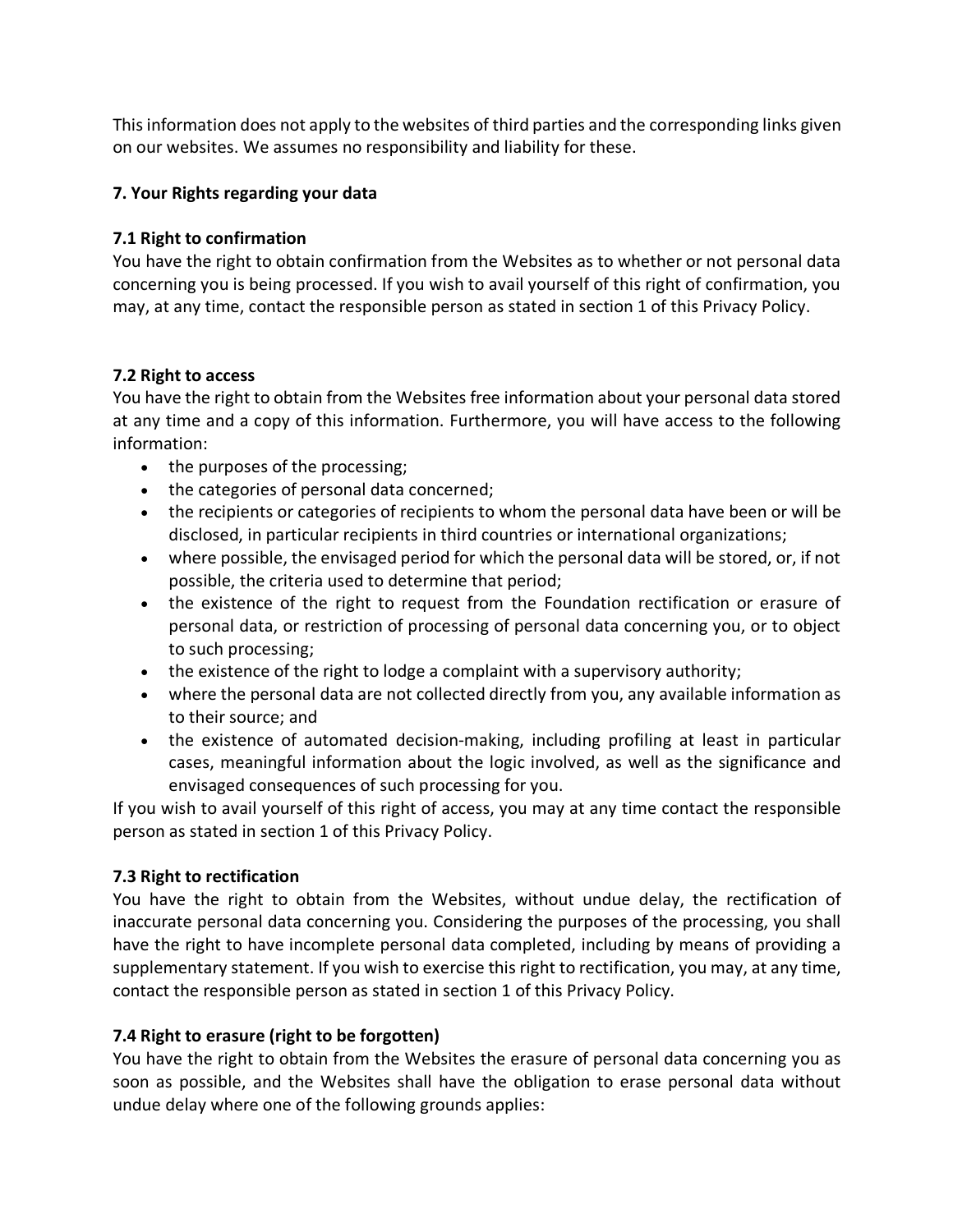- The personal data is no longer necessary in relation to the purposes for which they were collected or otherwise processed;
- You withdraw consent to which the processing is based;
- The data subject objects to the processing pursuant to overriding legitimate grounds for the processing;
- The personal data has been unlawfully processed;
- The personal data must be erased for compliance with a legal obligation in accordance with the applicable law to which the Websites are subject; and/or
- The personal data has been collected in relation to the offer of information society services.

If any one of the aforementioned reasons applies, and you wish to request the erasure of personal data stored by the Websites, you may at any time contact the responsible person as stated in section 1 of this Privacy Policy. The responsible person at the Websites shall promptly ensure that the erasure request is complied with as soon as possible.

# **7.5 Right to restriction of processing**

You have the right to obtain from the Websites restriction of processing where one of the following applies:

- the accuracy of the personal data is contested by you, for a period enabling the Websites to verify the accuracy of the personal data;
- the processing is unlawful and you oppose the erasure of the personal data and requests instead the restriction of their use instead;
- the Websites no longer needs the personal data for the purposes of the processing, but they are required by you for the establishment, exercise or defense of legal claims; and/or
- the data subject has objected to processing pursuant to pending the verification whether the legitimate grounds of the Websites override those of the data subject.

If any one of the aforementioned conditions is met, and you wish to request the restriction of the processing of personal data stored by the Websites, you may at any time contact the Websites responsible person. The responsible person will arrange the restriction of the processing.

# **7.6 Right to object**

You have the right to object, on grounds relating to your particular situation, at any time, to the processing of personal data concerning you. This also applies to profiling based on these provisions.

The Websites shall no longer process the personal data in the event of the objection, unless the Websites can demonstrate reasonable grounds for the processing, which override the interests, rights and freedoms of you, or for the establishment, exercise or defense of legal claims. In order to exercise the right to object, you may directly contact the responsible person.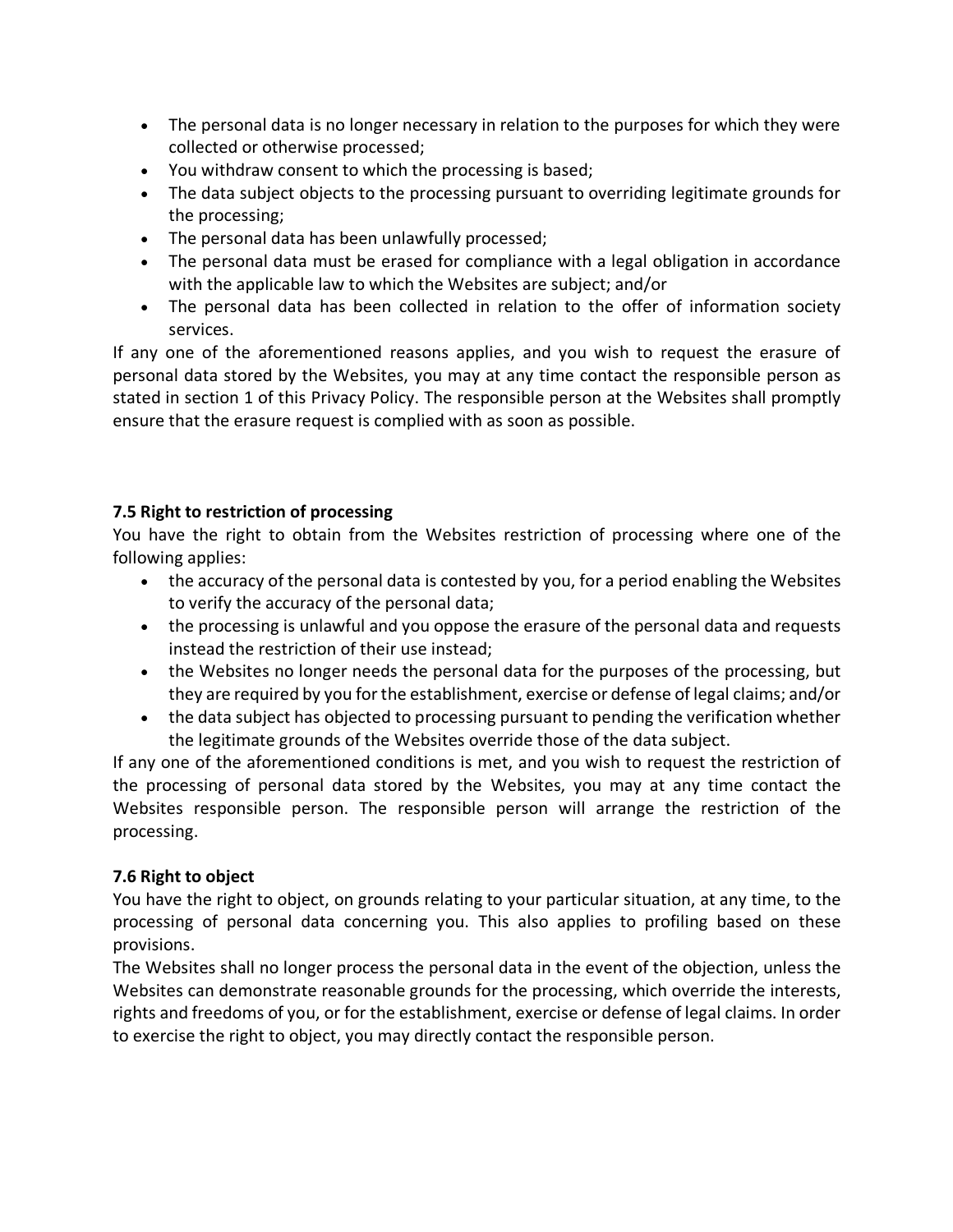# **7.7 Automated individual decision-making, including profiling**

You have the right not to be subject to a decision based solely on automated processing, including profiling, which produces legal effects concerning you, or similarly significantly affects you, as long as the decision (1) is not necessary for entering into, or the performance of, a contract between you and the Websites, or (2) is not authorized by the applicable law and which also lays down suitable measures to safeguard your rights and freedoms and legitimate interests, or (3) is not based on your explicit consent.

If the decision (1) is necessary for entering into, or the performance of, a contract between you and the Websites, or (2) it is based on your explicit consent, the Websites shall implement suitable measures to safeguard your rights and freedoms and legitimate interests, at least the right to obtain human intervention on the part of the controller, to express their point of view and contest the decision.

Please note that the Websites does not use automatic decision-making but we may use profiling according to these Privacy Policy rules.

# **7.8 Right to withdraw data protection consent**

You have the right to withdraw your consent to processing of your personal data at any time. If you wish to exercise the right to withdraw the consent, you may at any time directly contact the responsible person as stated in section 1.

#### **8. Duration of the storage**

The Websites will process and store the personal data of the data subject only for the period necessary to achieve the purpose of storage, or as far as this is granted by the applicable laws or regulations. If the storage purpose is not applicable, or if a storage period prescribed by the applicable laws expires, the personal data is routinely erased in accordance with the legal requirements.

# **9. Minors**

The Websites does not knowingly collect or use any personal data from minors. A minor may be able to willingly share personal information with others, depending on the products and/or media channels used. If a minor provides us with their information without the consent of their parent or guardian, we will ask the parent or guardian to contact us for the purpose of deleting that information.

# **10. Updates to our Privacy Policy**

The Websites may update this Privacy Policy from time to time and inform you on the websites that the policy has been amended. The current version of the Privacy Policy, as published on our website, is applicable. With each update to our policies, we will note which sections have been updated.

# **11. More information about privacy regulations**

GETON LIMITED (Community operator) is incorporated according to British Virgin Islands (BVI) regulations. BVI has not enacted formal legislation to regulate data protection. However, it is expected that BVI will promulgate data protection legislation in the near future to adapt internationally recognized standards.